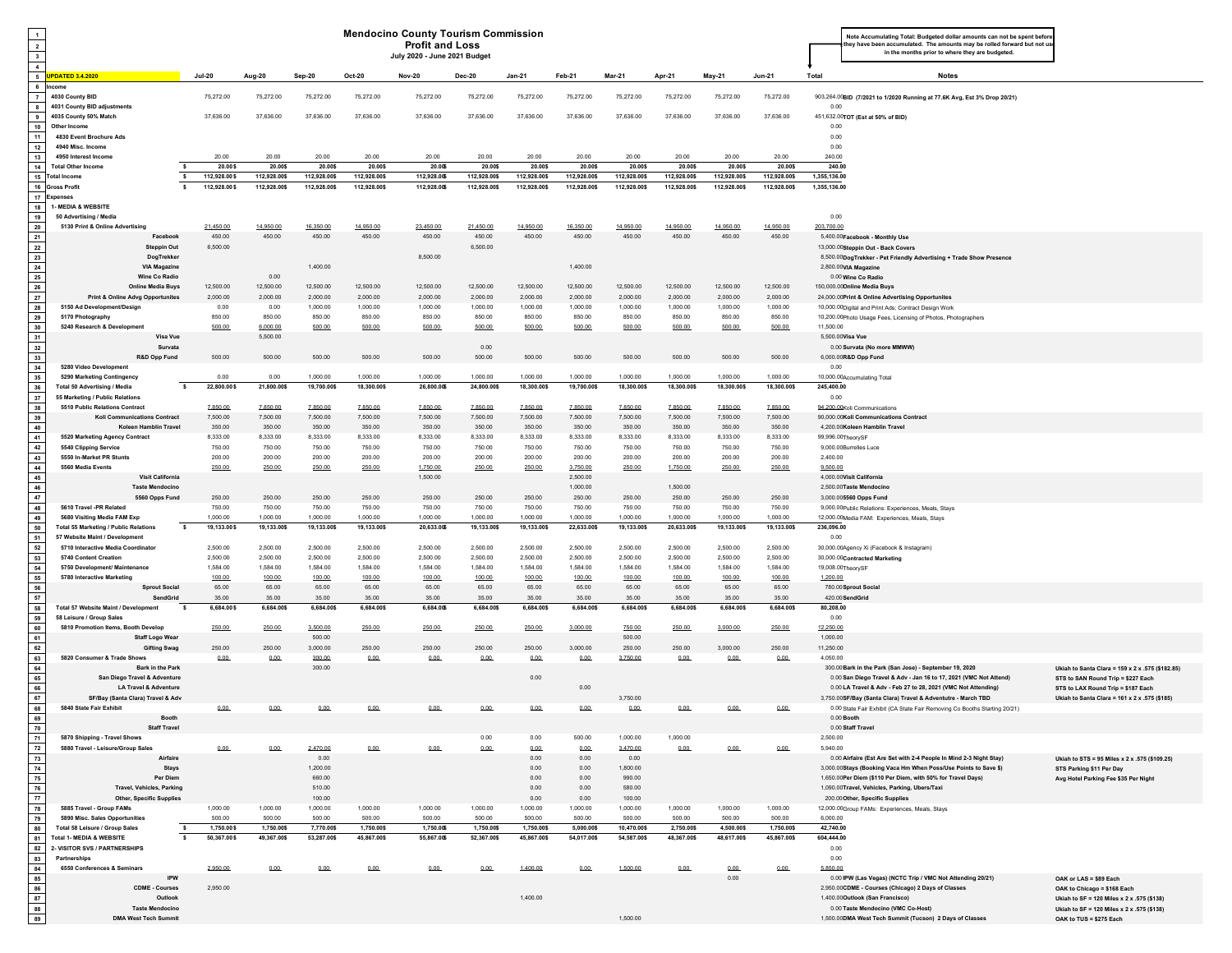| $\mathbf{1}$                            |                                                                                                         |                           |                          |                            |                            | <b>Mendocino County Tourism Commission</b>             |                           |                           |                          |                            |                            |                            |                            | Note Accumulating Total: Budgeted dollar amounts can not be spent before                                                                                                                   |
|-----------------------------------------|---------------------------------------------------------------------------------------------------------|---------------------------|--------------------------|----------------------------|----------------------------|--------------------------------------------------------|---------------------------|---------------------------|--------------------------|----------------------------|----------------------------|----------------------------|----------------------------|--------------------------------------------------------------------------------------------------------------------------------------------------------------------------------------------|
| $\mathbf{2}$<br>$\overline{\mathbf{3}}$ |                                                                                                         |                           |                          |                            |                            | <b>Profit and Loss</b><br>July 2020 - June 2021 Budget |                           |                           |                          |                            |                            |                            |                            | hey have been accumulated. The amounts may be rolled forward but not us<br>in the months prior to where they are budgeted.                                                                 |
| $\overline{4}$                          |                                                                                                         |                           |                          |                            |                            |                                                        |                           |                           |                          |                            |                            |                            |                            |                                                                                                                                                                                            |
| $5^{\circ}$                             | <b>PDATED 3.4.2020</b>                                                                                  | <b>Jul-20</b>             | Aug-20                   | Sep-20                     | Oct-20                     | <b>Nov-20</b>                                          | <b>Dec-20</b>             | <b>Jan-21</b>             | Feb-21                   | <b>Mar-21</b>              | Apr-21                     | May-21                     | <b>Jun-21</b>              | Total<br><b>Notes</b>                                                                                                                                                                      |
| 90<br>91                                | 6555 Conferences & Seminars Travel<br>Airfaire                                                          | 2.613.50<br>400.00        | 0.00                     | 0.00                       | 0.00.                      | 0.00.                                                  | 0.00.                     | 2,036.00<br>0.00          | 0.00                     | 2,882.00<br>600.00         | 1.956.00<br>0.00           | 0.00<br>0.00               | 0.00.                      | 9.487.50New Line Item<br>1,000.00Airfaire (Est Are Set with 2-4 People In Mind 2-3 Night Stay)<br>Ukiah to STS = 95 Miles x 2 x .575 (\$109.25)                                            |
| 92                                      | <b>Stays</b>                                                                                            | 1,200.00                  |                          |                            |                            |                                                        |                           | 1,100.00                  |                          | 1,440.00                   | 800.00                     | 0.00                       |                            | 4,540.00Stays (Booking Vaca Hm When Poss/Use Points to Save \$)<br>STS Parking \$11 Per Day                                                                                                |
| 93                                      | Per Diem                                                                                                | 660.00                    |                          |                            |                            |                                                        |                           | 440.00                    |                          | 660.00                     | 660.00                     | 0.00                       |                            | 2,420.00Per Diem (\$110 Per Diem, with 50% for Travel Days)<br>Avg Hotel Parking Fee \$35 Per Night                                                                                        |
| 94<br>95                                | <b>Travel, Vehicles, Parking</b><br><b>Other, Specific Supplies</b>                                     | 253.50<br>100.00          |                          |                            |                            |                                                        |                           | 396.00<br>100.00          |                          | 82.00<br>100.00            | 396.00<br>100.00           | 0.00<br>0.00               |                            | 1,127.50Travel, Vehicles, Parking, Ubers/Taxi<br>Park and Fly Rates Avg Est. \$8 Per Day<br>400.00 Other, Specific Supplies (\$100 Base)<br>Ukiah to OAK = 130 Miles x 2 x .575 (\$149.50) |
| 96                                      | 6570 In-County Relations                                                                                | 1,750.00                  | 2,250.00                 | 1,250.00                   | 1,250.00                   | 1.250.00                                               | 1,250.00                  | 2,250.00                  | 1,750.00                 | 1,250.00                   | 1,250.00                   | 1,250.00                   | 1,250,00                   | 18,000.00                                                                                                                                                                                  |
| 97                                      | Events                                                                                                  | 250.00                    | 250.00                   | 250.00                     | 250.00                     | 250.00                                                 | 250.00                    | 250.00                    | 250.00                   | 250.00                     | 250.00                     | 250.00                     | 250.00                     | 3.000.00Events                                                                                                                                                                             |
| 98<br>99                                | <b>Chamber Lunches/Dinners</b><br><b>Hosted Meals</b>                                                   | 100.00<br>200.00          | 100.00<br>200.00         | 100.00<br>200.00           | 100.00<br>200.00           | 100.00<br>200.00                                       | 100.00<br>200.00          | 100.00<br>200.00          | 100.00<br>200.00         | 100.00<br>200.00           | 100.00<br>200.00           | 100.00<br>200.00           | 100.00<br>200.00           | 1.200.00Chamber Lunches/Dinners<br>2,400.00Hosted Meals                                                                                                                                    |
| 100                                     | <b>Wine Competition</b>                                                                                 | 500.00                    | 1.000.00                 |                            |                            |                                                        |                           |                           |                          |                            |                            |                            |                            | 1,500.00Wine Competition                                                                                                                                                                   |
| $101$                                   | Mileage                                                                                                 | 350.00                    | 350.00                   | 350.00                     | 350.00                     | 350.00                                                 | 350.00                    | 350.00                    | 350.00                   | 350.00                     | 350.00                     | 350.00                     | 350.00                     | 4.200.00Mileage                                                                                                                                                                            |
| 102<br>103                              | <b>Crab Cake Cook Off</b><br>6570 Opps Fund                                                             | 350.00                    | 350.00                   | 350.00                     | 350.00                     | 350.00                                                 | 350.00                    | 1.000.00<br>350.00        | 500.00<br>350.00         | 350.00                     | 350.00                     | 350.00                     | 350.00                     | 1,500.00Crab Cake Cook Off<br>4,200.006570 Opps Fund                                                                                                                                       |
| 104                                     | 6575 Stakeholder Networking                                                                             | 325.00                    | 325.00                   | 325.00                     | 925.00                     | 325.00                                                 | 325.00                    | 325.00                    | 925.00                   | 325.00                     | 325.00                     | 325.00                     | 925.00                     | 5.700.00                                                                                                                                                                                   |
| 105<br>106                              | <b>Workshops + Refreshments</b><br><b>Stakeholder Networking</b>                                        | 225.00                    | 225.00                   | 225.00                     | 225.00                     | 225.00                                                 | 225.00                    | 225.00                    | 225.00                   | 225.00                     | 225.00                     | 225.00                     | 225.00                     | 2.700.00Workshops + Refreshments                                                                                                                                                           |
| 107                                     | <b>Website Development</b>                                                                              |                           |                          |                            | 600.00                     |                                                        |                           |                           | 600.00                   |                            |                            |                            | 600.00                     | 1,800.00Stakeholder Networking<br>0.00 Website Development                                                                                                                                 |
| 108                                     | Colateral, Other                                                                                        | 100.00                    | 100.00                   | 100.00                     | 100.00                     | 100.00                                                 | 100.00                    | 100.00                    | 100.00                   | 100.00                     | 100.00                     | 100.00                     | 100.00                     | 1.200.00Colateral, Other                                                                                                                                                                   |
| 109<br>110                              | 6576 CTA Program<br>6590 Memberships                                                                    | 10,000.00<br>2.650.00     | 0.00<br>1.000.00         | 5.000.00<br>0.00           | 5.000.00<br>150.00         | 5,000.00<br>0.00                                       | 5,000.00<br>1.200.00      | 5.000.00<br>0.00          | 650.00<br>500.00         | 650.00<br>0.00             | 650.00<br>1.700.00         | 650.00<br>900.00           | 650.00<br>0.00.            | 38,250.0010.000 Down Payment<br>8.100.00                                                                                                                                                   |
| 111                                     | <b>Leadership Mendocino</b>                                                                             |                           | 1,000.00                 |                            |                            |                                                        |                           |                           | 500.00                   |                            |                            |                            |                            | 1,500.00Leadership Mendocino (+ Employee Attend LM)                                                                                                                                        |
| $112$                                   | <b>Anderson Valley Winegrowers</b>                                                                      |                           |                          |                            | 150.00                     |                                                        |                           |                           |                          |                            |                            |                            |                            | 150.00 Anderson Valley Winegrowers                                                                                                                                                         |
| 113<br>114                              | <b>Mendocino Coast Chamber</b><br><b>Destination International</b>                                      | 150.00                    |                          |                            |                            |                                                        | 1,200.00                  |                           |                          |                            |                            |                            |                            | 150.00 Mendocino Coast Chamber<br>1.200.00Destination International                                                                                                                        |
| 115                                     | <b>DMA West Dues</b>                                                                                    | 1.200.00                  |                          |                            |                            |                                                        |                           |                           |                          |                            |                            |                            |                            | 1.200.00DMA West Dues                                                                                                                                                                      |
| 116                                     | <b>Cal Travel Association Membership</b>                                                                |                           |                          |                            |                            |                                                        |                           |                           |                          |                            | 1,700.00                   | 900.00                     |                            | 2,600.00Cal Travel Association Membership                                                                                                                                                  |
| 117<br>118                              | <b>San Francisco Travel Association</b><br>6610 North Coast Tourism Council                             | 1.300.00<br>916.67        | 916.67                   | 916.67                     | 916.67                     | 916.67                                                 | 916.67                    | 916.67                    | 916.67                   | 916.67                     | 916.67                     | 916.67                     | 916.67                     | 1,300.00San Francisco Travel Association<br>11,000.0011,000/12                                                                                                                             |
| 119                                     | <b>Total Partnerships</b><br>$\mathbf{s}$                                                               | 21,205.17\$               | 4,491.67\$               | 7,491.67\$                 | 8,241.67\$                 | 7,491.67\$                                             | 8,691.67\$                | 11,927.67\$               | 4,741.67\$               | 7,523.67\$                 | 6,797.67\$                 | 4,041.67\$                 | 3,741.67\$                 | 96,387.50                                                                                                                                                                                  |
| 120                                     | <b>Visitor Services</b><br>6720 Event & Festival Guides                                                 |                           |                          |                            |                            |                                                        |                           |                           |                          |                            |                            |                            |                            | 0.00<br>37.550.00                                                                                                                                                                          |
| $121$<br>122                            | <b>Brochure Design</b>                                                                                  | 1,200.00                  | 3,200.00<br>2,000.00     | 8.100.00                   | 3,450.00<br>2,000.00       | 8,100.00                                               | 1,450.00                  | 3,200.00<br>2.000.00      | 3,800.00                 | 1,450.00                   | 1,200.00                   | 1,200.00                   | 1,200.00                   | 6,000.00Brochure Design                                                                                                                                                                    |
| 123                                     | <b>Brochure Order</b>                                                                                   |                           |                          | 6,000.00                   |                            | 6,000.00                                               |                           |                           | 2,000.00                 |                            |                            |                            |                            | 14,000.00Brochure Order                                                                                                                                                                    |
| 124                                     | <b>Yard Signs</b><br><b>Brochure Distribution/Mileage</b>                                               |                           |                          | 300.00<br>600.00           | 250.00                     | 300.00<br>600.00                                       | 250.00                    |                           | 600.00                   | 250.00                     |                            |                            |                            | 600.00 Yard Signs<br>2.550.00Brochure Distribution/Mileage                                                                                                                                 |
| 125<br>126                              | <b>Certified Folder Display</b>                                                                         | 350.00                    | 350.00                   | 350.00                     | 350.00                     | 350.00                                                 | 350.00                    | 350.00                    | 350.00                   | 350.00                     | 350.00                     | 350.00                     | 350.00                     | 4,200.00Certified Folder Display                                                                                                                                                           |
| 127                                     | Visitor Guide/Wine Maps/Pet Guides/Other Print                                                          | 850.00                    | 850.00                   | 850.00                     | 850.00                     | 850.00                                                 | 850.00                    | 850.00                    | 850.00                   | 850.00                     | 850.00                     | 850.00                     | 850.00                     | 10,200.00 Visitor Guide/Wine Maps/Pet Guides/Other Print                                                                                                                                   |
| 128<br>129                              | 6730 Incentives & Sponsorships<br>Run 1                                                                 | 1.150.00                  | 1.150.00                 | 8 400 00<br>7.250.00       | 8.400.00<br>7,250.00       | 1.150.00                                               | 1.150.00                  | 1.150.00                  | 1.150.00                 | 14 150 00                  | 14 150 00                  | 14 150 00                  | 14 150 00                  | 80.300.00<br>14.500.00Run 1: Arts Council of Mendocino                                                                                                                                     |
|                                         | Run 2                                                                                                   |                           |                          |                            |                            |                                                        |                           |                           |                          | 13,000.00                  | 13,000.00                  | 13,000.00                  | 13,000.00                  | 52,000.00 Run 2: Dest. Hopland, RW Coast Chamber, MWI, City of Ukiah, AVWA, Mendo.                                                                                                         |
| 130<br>131                              | KOZT                                                                                                    | 1.150.00                  | 1.150.00                 | 1.150.00                   | 1.150.00                   | 1.150.00                                               | 1.150.00                  | 1.150.00                  | 1.150.00                 | 1.150.00                   | 1.150.00                   | 1.150.00                   | 1.150.00                   | Coast Chamber, Willits Chamber, City of FB<br>13,800.00KOZT                                                                                                                                |
| 132                                     | 6770 Visitor Centers & Signage                                                                          |                           |                          |                            | 5,000,00                   |                                                        |                           |                           |                          | 5.000.00                   |                            |                            |                            | 10,000.00                                                                                                                                                                                  |
| 133<br>134                              | <b>Total Visitor Services</b><br>-\$<br>$\overline{\phantom{a}}$<br>Total 2- VISITOR SVS / PARTNERSHIPS | 2,350.00\$<br>23,555.17\$ | 4,350.00\$<br>8,841.67\$ | 16,500.00\$<br>23,991.67\$ | 16,850.00\$<br>25,091.67\$ | 9,250.00\$<br>16.741.67\$                              | 2,600.00\$<br>11,291.67\$ | 4,350.00\$<br>16,277.67\$ | 4,950.00\$<br>9,691.67\$ | 20,600.00\$<br>28,123.67\$ | 15,350.00\$<br>22,147.67\$ | 15,350.00\$<br>19,391.67\$ | 15,350.00\$<br>19,091.67\$ | 127,850.00<br>224,237.50                                                                                                                                                                   |
| 135                                     | <b>3- ADMIN EXPENSES</b>                                                                                |                           |                          |                            |                            |                                                        |                           |                           |                          |                            |                            |                            |                            | 0.00                                                                                                                                                                                       |
| 136                                     | <b>General Admin</b>                                                                                    |                           |                          |                            |                            |                                                        |                           |                           |                          |                            |                            |                            |                            | 0.00                                                                                                                                                                                       |
| 137<br>138                              | 7010 Accounting<br>7060 Bank Fees                                                                       | 1,520.00<br>50.00         | 1.520.00<br>50.00        | 1,520.00<br>50.00          | 7,520.00<br>50.00          | 1.520.00<br>50.00                                      | 1.520.00<br>50.00         | 1,520.00<br>50.00         | 1.520.00<br>50.00        | 1,520.00<br>50.00          | 1,520.00<br>50.00          | 1,520.00<br>50.00          | 1,520.00<br>50.00          | 24,240.00Bookkeeping + Audit in October<br>600.00 Bank Fees \$9K Previously Calculated w/ Line of Credit Fees in Mind                                                                      |
| 139                                     | 7080 Board Development                                                                                  | 35.00                     | 35.00                    | 35.00                      | 35.00                      | 35.00                                                  | 35.00                     | 4.535.00                  | 35.00                    | 35.00                      | 35.00                      | 35.00                      | 35.00                      | 4.920.00                                                                                                                                                                                   |
| 140                                     | <b>Meeting Materials &amp; Refreshments</b>                                                             | 35.00                     | 35.00                    | 35.00                      | 35.00                      | 35.00                                                  | 35.00                     | 35.00                     | 35.00                    | 35.00                      | 35.00                      | 35.00                      | 35.00                      | 420.00 Meeting Materials & Refreshments                                                                                                                                                    |
| 141<br>142                              | Dinner, Stay, Materials, Breakfast, Lunch<br>7090 Copying & Printing                                    | 200.00                    | 200.00                   | 200.00                     | 200.00                     | 200.00                                                 | 200.00                    | 4.500.00<br>200.00        | 200.00                   |                            |                            |                            |                            |                                                                                                                                                                                            |
| 143                                     | Xerox                                                                                                   | 175.00                    | 175.00                   | 175.00                     | 175.00                     |                                                        |                           |                           |                          | 200.00                     | 200.00                     | 200.00                     | 200.00                     | 4,500.00Dinner, Stay, Materials, Breakfast, Lunch<br>2,400.00                                                                                                                              |
| 144<br>145                              | <b>Printing Paper, Business Cards</b><br>7100 Dues & Subscriptions                                      | 25.00                     |                          |                            |                            | 175.00                                                 | 175.00                    | 175.00                    | 175.00                   | 175.00                     | 175.00                     | 175.00                     | 175.00                     | 2,100.00Xerox                                                                                                                                                                              |
| 146                                     | MailChimp                                                                                               |                           | 25.00                    | 25.00                      | 25.00                      | 25.00                                                  | 25.00                     | 25.00                     | 25.00                    | 25.00                      | 25.00                      | 25.00                      | 25.00                      | 300.00 Printing Paper, Business Cards                                                                                                                                                      |
| 147<br>148                              |                                                                                                         | 960.00<br>350.00          | 960.00<br>350.00         | 960.00<br>350.00           | 960.00<br>350.00           | 960.00<br>350.00                                       | 960.00<br>350.00          | 960.00<br>350.00          | 960.00<br>350.00         | 960.00<br>350.00           | 960.00<br>350.00           | 960.00<br>350.00           | 960.00<br>350.00           | 11,520.00<br>4.200.00MailChimr                                                                                                                                                             |
|                                         | Adobe                                                                                                   | 300.00                    | 300.00                   | 300.00                     | 300.00                     | 300.00                                                 | 300.00                    | 300.00                    | 300.00                   | 300.00                     | 300.00                     | 300.00                     | 300.00                     | 3.600.00Adob                                                                                                                                                                               |
|                                         | Box.Net<br>Gsuite                                                                                       | 120.00<br>90.00           | 120.00<br>90.00          | 120.00<br>90.00            | 120.00<br>90.00            | 120.00<br>90.00                                        | 120.00<br>90.00           | 120.00<br>90.00           | 120.00<br>90.00          | 120.00<br>90.00            | 120.00<br>90.00            | 120.00<br>90.00            | 120.00<br>90.00            | 1,440.00Box.Net<br>1.080.00Gsuite                                                                                                                                                          |
| 149<br>150                              | Othe                                                                                                    | 100.00                    | 100.00                   | 100.00                     | 100.00                     | 100.00                                                 | 100.00                    | 100.00                    | 100.00                   | 100.00                     | 100.00                     | 100.00                     | 100.00                     | 1,200.00Other                                                                                                                                                                              |
| 151                                     | 7130 Legal Fees                                                                                         | 250.00                    | 250.00                   | 250.00                     | 250.00                     | 250.00                                                 | 250.00                    | 250.00                    | 250.00                   | 250.00                     | 250.00                     | 250.00                     | 250.00                     | 3,000.00                                                                                                                                                                                   |
| 152<br>153                              | 7150 Meeting Expenses<br><b>Office Refreshments</b>                                                     | 235.00<br>35.00           | 235.00<br>35.00          | 235.00<br>35.00            | 235.00<br>35.00            | 235.00<br>35.00                                        | 635.00<br>35.00           | 235.00<br>35.00           | 235.00<br>35.00          | 235.00<br>35.00            | 235.00<br>35.00            | 235.00<br>35.00            | 235.00<br>35.00            | 3.220.00<br>420.00 Office Refreshments                                                                                                                                                     |
| 154                                     | <b>Team Working Lunches</b>                                                                             | 200.00                    | 200.00                   | 200.00                     | 200.00                     | 200.00                                                 | 600.00                    | 200.00                    | 200.00                   | 200.00                     | 200.00                     | 200.00                     | 200.00                     | 2.800.00Team Working Lunches                                                                                                                                                               |
| 155                                     | 7200 Office Expense                                                                                     | 100.00                    | 100.00                   | 100.00                     | 100.00                     | 100.00                                                 | 100.00                    | 2.450.00                  | 100.00                   | 100.00                     | 100.00                     | 100.00                     | 100.00                     | 3.550.00                                                                                                                                                                                   |
| 156<br>157                              | Other<br>Misc. Supplies                                                                                 | 50.00<br>50.00            | 50.00<br>50.00           | 50.00<br>50.00             | 50.00<br>50.00             | 50.00<br>50.00                                         | 50.00<br>50.00            | 2.400.00<br>50.00         | 50.00<br>50.00           | 50.00<br>50.00             | 50.00<br>50.00             | 50.00<br>50.00             | 50.00<br>50.00             | 2,950.00Other (1/2021 Suggested Technology/Security Upgrades)<br>600.00 Misc. Supplies                                                                                                     |
| 158                                     | 7210 Postage & Shipping                                                                                 | 75.00                     | 75.00                    | 75.00                      | 75.00                      | 75.00                                                  | 75.00                     | 75.00                     | 75.00                    | 75.00                      | 75.00                      | 75.00                      | 75.00                      | 900.00                                                                                                                                                                                     |
| 159                                     | Other                                                                                                   | 25.00                     | 25.00                    | 25.00                      | 25.00                      | 25.00                                                  | 25.00                     | 25.00                     | 25.00                    | 25.00                      | 25.00                      | 25.00                      | 25.00                      | 300.00 Other                                                                                                                                                                               |
| 160<br>161                              | Mailing AP; Postage & Envelopes<br>7280 Travel Expenses                                                 | 50.00<br>1.000.00         | 50.00<br>1.000.00        | 50.00<br>1.000.00          | 50.00<br>1.000.00          | 50.00<br>1.000.00                                      | 50.00<br>1.000.00         | 50.00<br>1,000.00         | 50.00<br>1.000.00        | 50.00<br>1.000.00          | 50.00<br>1.000.00          | 50.00<br>1.000.00          | 50.00<br>1.000.00          | 600.00 Mailing AP; Postage & Envelopes<br>12.000.00                                                                                                                                        |
| 162                                     | <b>Total General Admin</b><br>$\mathbf{s}$                                                              | 4,425.00\$                | 4,425.00\$               | 4,425.00\$                 | 10,425.00\$                | 4,425.00\$                                             | 4,825.00\$                | 11,275.00\$               | 4,425.00\$               | 4,425.00\$                 | 4,425.00\$                 | 4,425.00\$                 | 4,425.00\$                 | 66,350.00                                                                                                                                                                                  |
| 163<br>164                              | <b>Occupancy Costs</b><br><b>7650 Rent</b>                                                              | 2.350.00                  | 2.350.00                 | 2.350.00                   | 2.350.00                   | 1 800 00                                               | 1,800.00                  | 1,800.00                  | 1.800.00                 | 1,800.00                   | 1,800.00                   | 1,800.00                   | 1,800.00                   | 0.00<br>23,800.00                                                                                                                                                                          |
| 165                                     | Ukiah                                                                                                   | 1,800.00                  | 1,800.00                 | 1,800.00                   | 1,800.00                   | 1,800.00                                               | 1,800.00                  | 1,800.00                  | 1,800.00                 | 1,800.00                   | 1,800.00                   | 1,800.00                   | 1,800.00                   | 21.600.00Ukiah                                                                                                                                                                             |
| 166                                     | <b>Fort Bragg</b>                                                                                       | 550.00                    | 550.00                   | 550.00                     | 550.00                     | 0.00                                                   | 0.00                      | 0.00                      | 0.00                     | 0.00                       | 0.00                       | 0.00                       | 0.00                       | 2,200.00Fort Bragg (Out of FB 10/2020)                                                                                                                                                     |
| 167<br>168                              | 7660 Insurance<br>7850 Repairs & Maintenance                                                            | 2,250.00<br>710.00        | 710.00                   | 710.00                     | 710.00                     | 710.00                                                 | 710.00                    | 710.00                    | 710.00                   | 710.00                     | 710.00                     | 710.00                     | 710.00                     | 2,250.00EOM, Renters, Other<br>8,520.00                                                                                                                                                    |
| 169                                     | Office Cleaning - Ukiah (up to 3x)                                                                      | 300.00                    | 300.00                   | 300.00                     | 300.00                     | 300.00                                                 | 300.00                    | 300.00                    | 300.00                   | 300.00                     | 300.00                     | 300.00                     | 300.00                     | 3,600.00Office Cleaning - Ukiah (up to 3x)                                                                                                                                                 |
| 170<br>171                              | <b>Grounds Keeping</b><br><b>JD Zastros Pest Control</b>                                                | 150.00<br>60.00           | 150.00<br>60.00          | 150.00<br>60.00            | 150.00<br>60.00            | 150.00<br>60.00                                        | 150.00<br>60.00           | 150.00<br>60.00           | 150.00<br>60.00          | 150.00<br>60.00            | 150.00<br>60.00            | 150.00<br>60.00            | 150.00<br>60.00            | 1,800.00Grounds Keeping<br>720.00 JD Zastros Pest Control                                                                                                                                  |